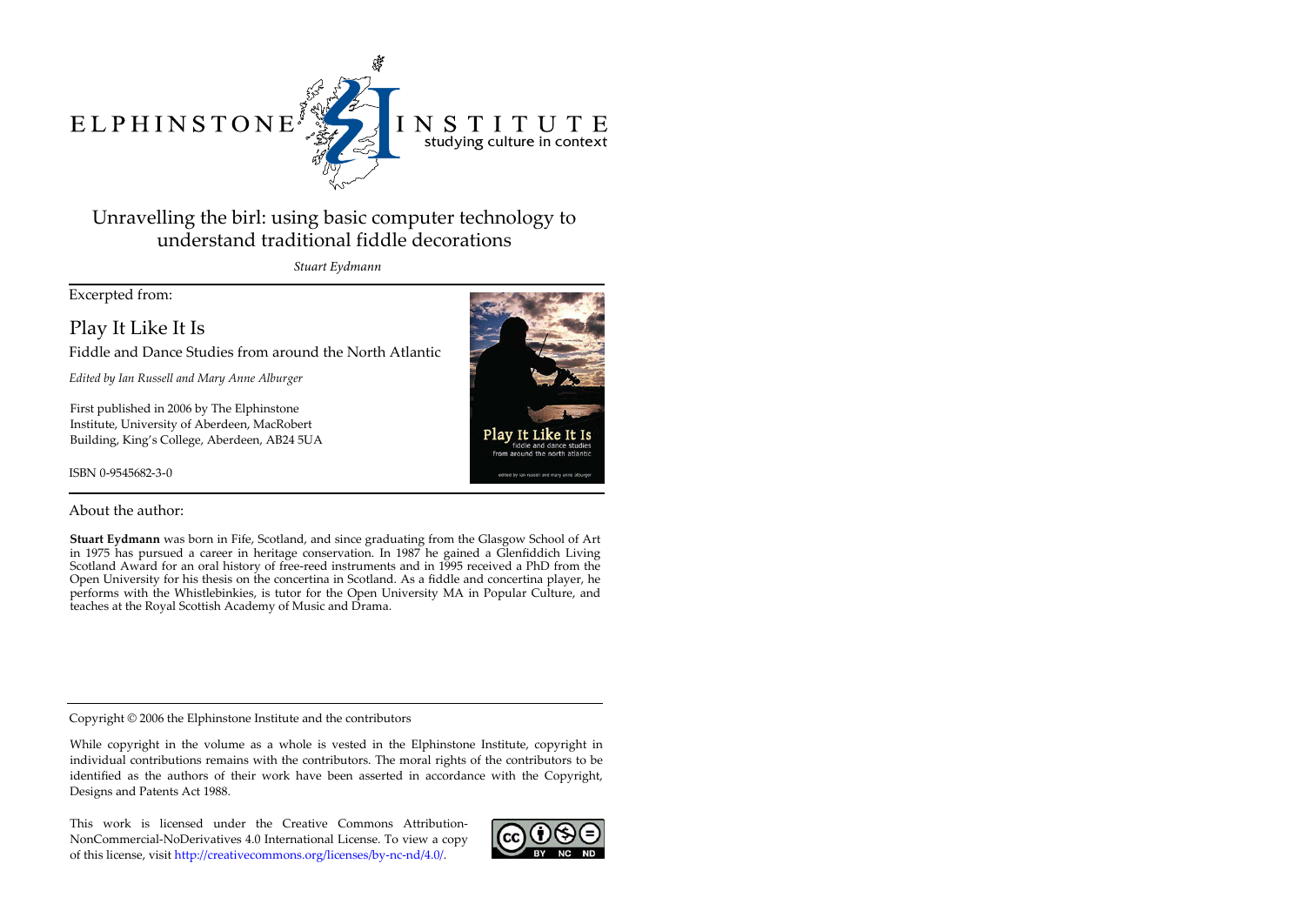# Unravelling the birl: using basic computer technology to understand traditional fiddle decorations

# STUART EYDMANN

Traditional fiddle music written down in conventional Western musical notation<br>only provides a guide to how the music is actually played. Similarly, written descriptions of technical and stylistic characteristics of a performance can help supplement the musical score but can only go so far in recording or communicating what is actually happening. In Scotland, however, the unrivalled heritage of notated and published traditional fiddle music, which was supported by an early and popular high level of musical literacy, has had long term implications for both the transmission and the content of the music involved. Consequently, for many musicians the printed page takes precedence. Through paper-centred education, formal recitals, recording, broadcasting, and competitions, notes written on staves have come to define the 'authorized' and to dictate the assumed 'traditional' ways of doing things.

A recent example from my own experience bears this out. I agreed to give a few informal fiddle lessons to a friend, a highly competent musician who has come to the fiddle after a conventional violin education. Like many late learners, he is highly enthusiastic, questions everything, and is keen to learn from any source available. He came to me because he was having trouble playing birls. The birl is a common decoration in Sco�ish traditional instrumental music, a motif of three short successive notes of the same pitch that is normally notated as two semi-quavers followed by a quaver (see Figure 1).

**Figure 1** The Birl

The student had all the printed resources he needed, and was making progress, but was unable get the birls to sound as he wanted; something was lost between the page and the player. He had also listened to a wide range of fiddlers, but how the birl actually sounded eluded him. The players' performances also complicated how he perceived the birls, since the musicians often added birls which were not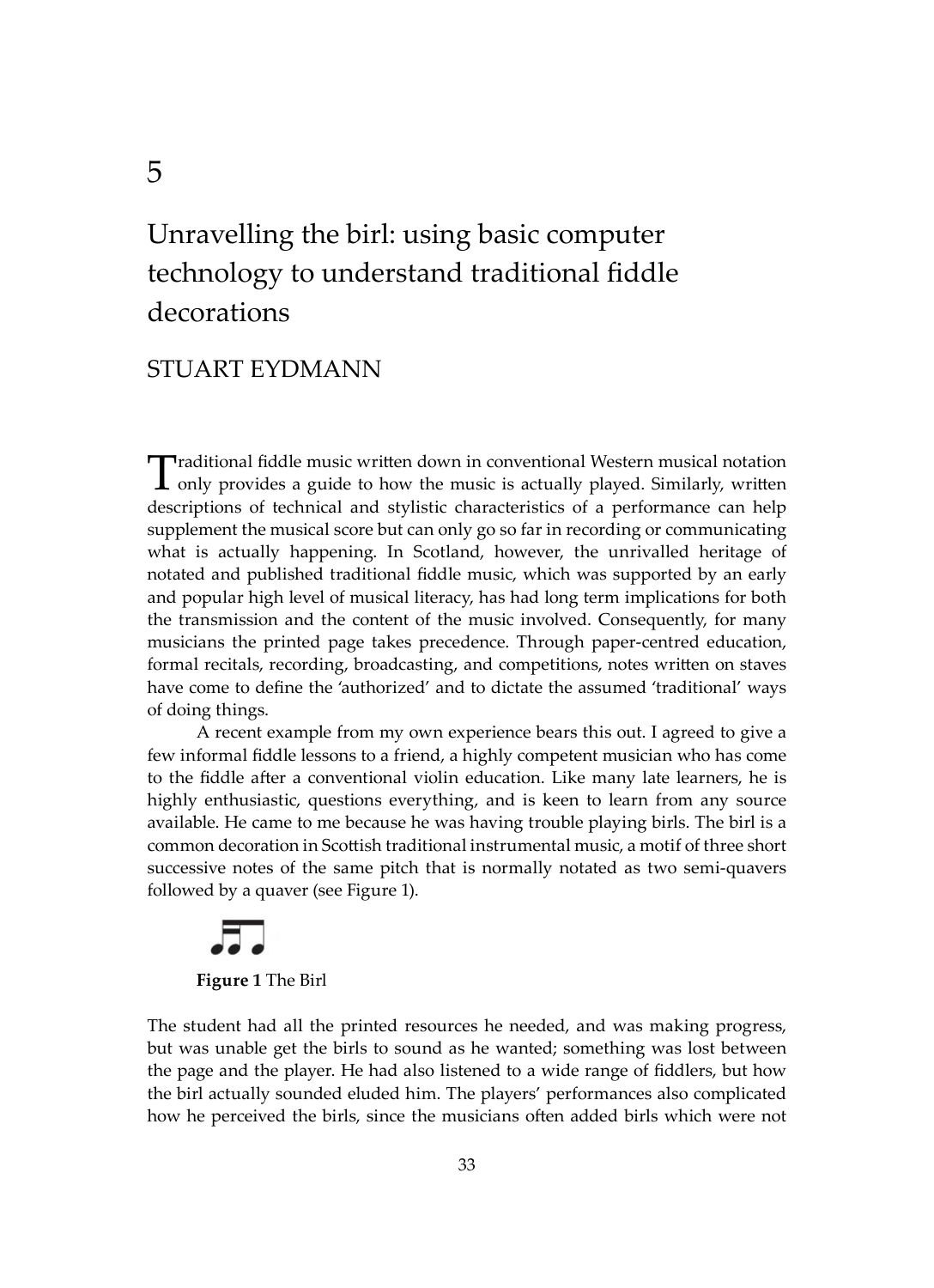written down, or substituted individual notes for birls which were actually printed in the music. My friend's musical training had given him no preparation for this state of affairs, and although he could accurately sight-read at speed, that was of little assistance. I found that only by playing the birl for him on the fiddle was I able to communicate at least one way of performing it.

This experience provided the impetus for the present research, concerning how the birl might be explained and understood, and how this, and other, microelements of traditional fiddle performing style might be examined in order to provide insights into wider themes.

### **The birl**

In the Scottish fiddle tradition, when the birl commonly appears within a melody the figure is often referred to as a 'birlin' [birling] note. Some Scottish fiddlers prefer the term 'shiver', which no doubt reflects the bowing action employed, perhaps related to the 'shake', an eighteenth-century term for a trill.

The birl also occurs as 'gracings', extra notes which the player can interpolate at will, in order to ornament, vary by substitution, or otherwise add interest to their playing. Since the figure is sounded very quickly, it slips into the melody without noticeably disrupting the pulse of the music, and brings liveliness and variety to it.

This does raise the problem of description: that is, whether or not such notes should be classed as ornaments in the classical sense, as additions or embellishments to a given melody. In the fiddling and piping traditions the boundaries between the melody and the ornamentation are often blurred. With the pipes, in particular, the gracings have o�en become thought of as, or required to be, indistinguishable from the tune itself. Many performers who have learned the music by ear, and many listeners, may not think in terms of melody and ornamentation being separate, but, instead, perceive the piece as a complete sequence of notes.

In some ways, the onomatopoeic term birl, with (in Scots) a rolled 'r', suggests the rapidly repeating notes involved in the performed figure. Birl in Scots also means 'to revolve rapidly, to whirl round, dance; make a rattling or whirring sound' (*Concise Scots Dictionary*). The word may also be a portmanteau form, blending 'birr' and 'whirl'. According to the prevailing dialect it can be pronounced as 'birl', 'birel', 'burrel' or other variants. In North America 'birling' is a lumberjack's term, probably imported from Scotland, for the sport of balancing on, and spinning, floating logs. As a gracing, the birl also exists in the bagpipe tradition. On the Scottish great Highland bagpipe, repeated notes are not possible on an open ended chanter (the fingering pipe) without introducing shorter notes of a different pitch between them, due to the continuous column of air produced by the bag. As a consequence, standardized fingerings provide groups of grace notes of different pitches, to more easily solve this technical problem. The piper's birl is a particularly distinct gracing involving the repetition or 'doubling' of the low A by twice sounding rapidly the low G note, the lowest of the chanter scale, before each A using the little finger of the lower hand.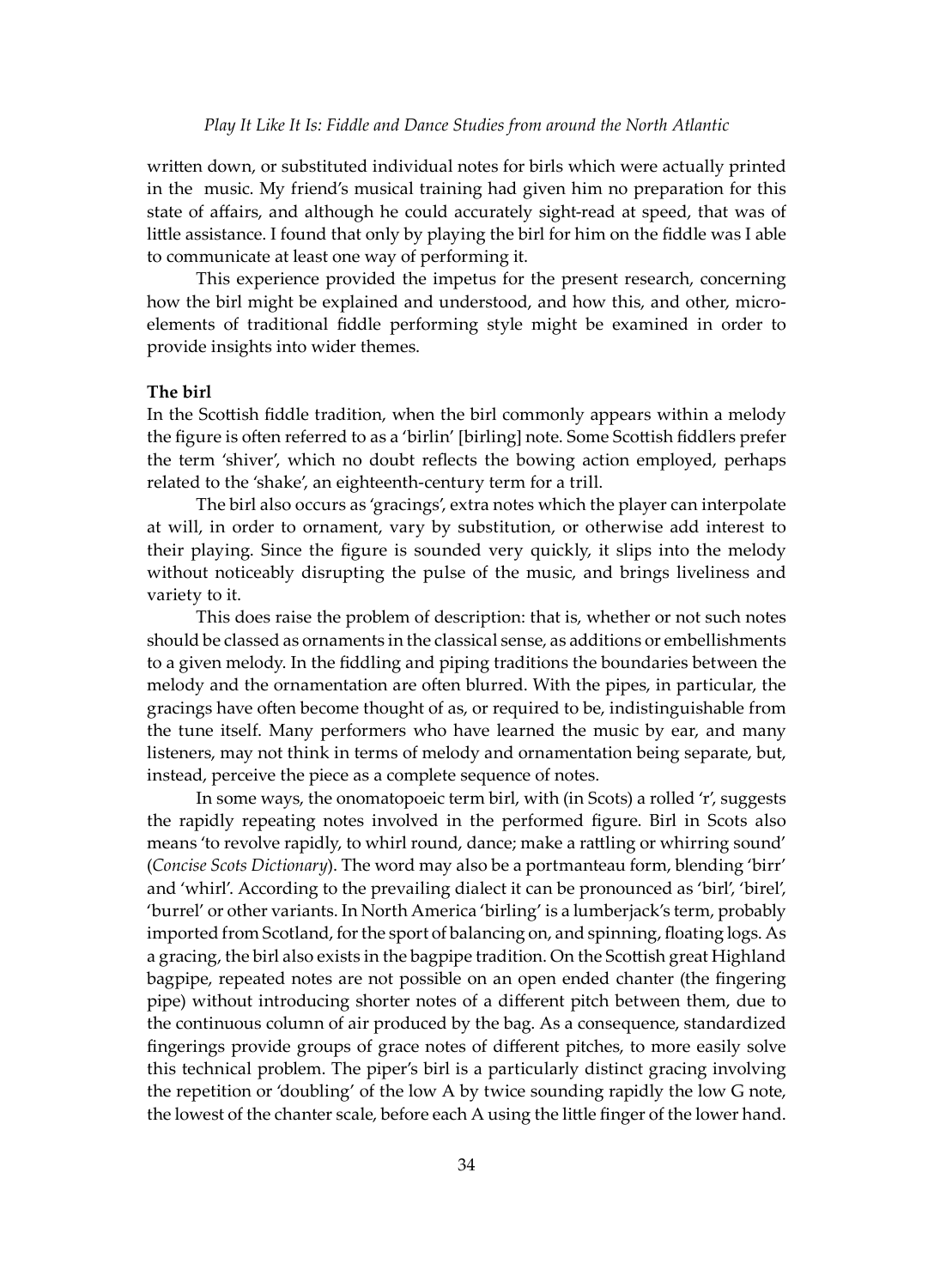In a well-executed birl one should hear a crisp rippling sound not unlike the 'trrr…' produced with a rolled tongue, and the playing of a birl is o�en taken as a measure of a piper's mastery of the instrument.

Fiddlers who follow the pipe tradition can, consciously or subconsciously, imitate the sound of the pipes in appropriate pieces through the use of birls on the A string. Being an open string, the possibility of fingering ornamentation with lower and higher notes is limited and therefore the birl is sounded through bowing. It is fascinating to speculate on where it was heard first – on fiddle, pipes or even through Gaelic or Scots speech pa�erns – and how it came into the native idiom, although the bagpipe seems to offer the strongest case. David Johnson argues for the bagpipes:

Fiddle and pipe birls are certainly historically connected, though it is not clear which instrument copied the effect from which. It is noticeable, however, that fiddle birls occur almost exclusively in 'pipe style' pieces up to 1750 or so. One of the pieces in 'Bagpipe humour' in the Skene manuscript of 1717, for example – Cauld Kail in Aberdeen – is given with three different versions of the 2nd strain, and two of these contain birls.<sup>1</sup>

Johnson goes on to note that Skene's comments (between the lines of music) suggest that fiddlers were still experimenting with birls at that time. Elsewhere, Mary Anne Alburger has shown how the birl has long been linked to the music of the Highlands when she notes the high frequency of the figure in Angus Cumming's Collection of Strathspeys or Old Highland Reels of 1780, the first collection published by a person from Strathspey, where, the publisher claimed, 'this species of Sco�ish music is preserved in the greatest purity'.<sup>2</sup>

In considering the origin and absorption of the birl I am drawn to Hugh Cheape's suggestion<sup>3</sup> that our traditional dance music may have developed in Medieval times from a common stock of native motifs, figures, fragments and phrases used spontaneously by the early pipers to construct or improvise highly personal 'tunes' on the spot in a manner still found in some Eastern European cultures. Thus the birl could have been just one of a number of structural motifs which, over time, became fixed in individual melodies, and also survived as ornaments. This concept might also help account for the great similarity of a number of early dance tunes and the occurrence of the same motifs in many traditional airs.

As part of the basic building-blocks of the Scottish tradition, the birl can also be heard in varying degrees in the fiddling of cultures in close musical contact with Scotland. The birl is not generally identified with the music of Shetland, but it is heard there as an ornament in the playing of some individuals on archive recordings and also present in the melodies of more recent, mainland Scotland, influenced by compositions such as Shetlander Tom Anderson's reel, 'Da Grocer' (see Figure 2).4

In Ireland, the birl is heard primarily in the fiddling of the most northern counties, in particular Donegal, but has since passed into wider currency with the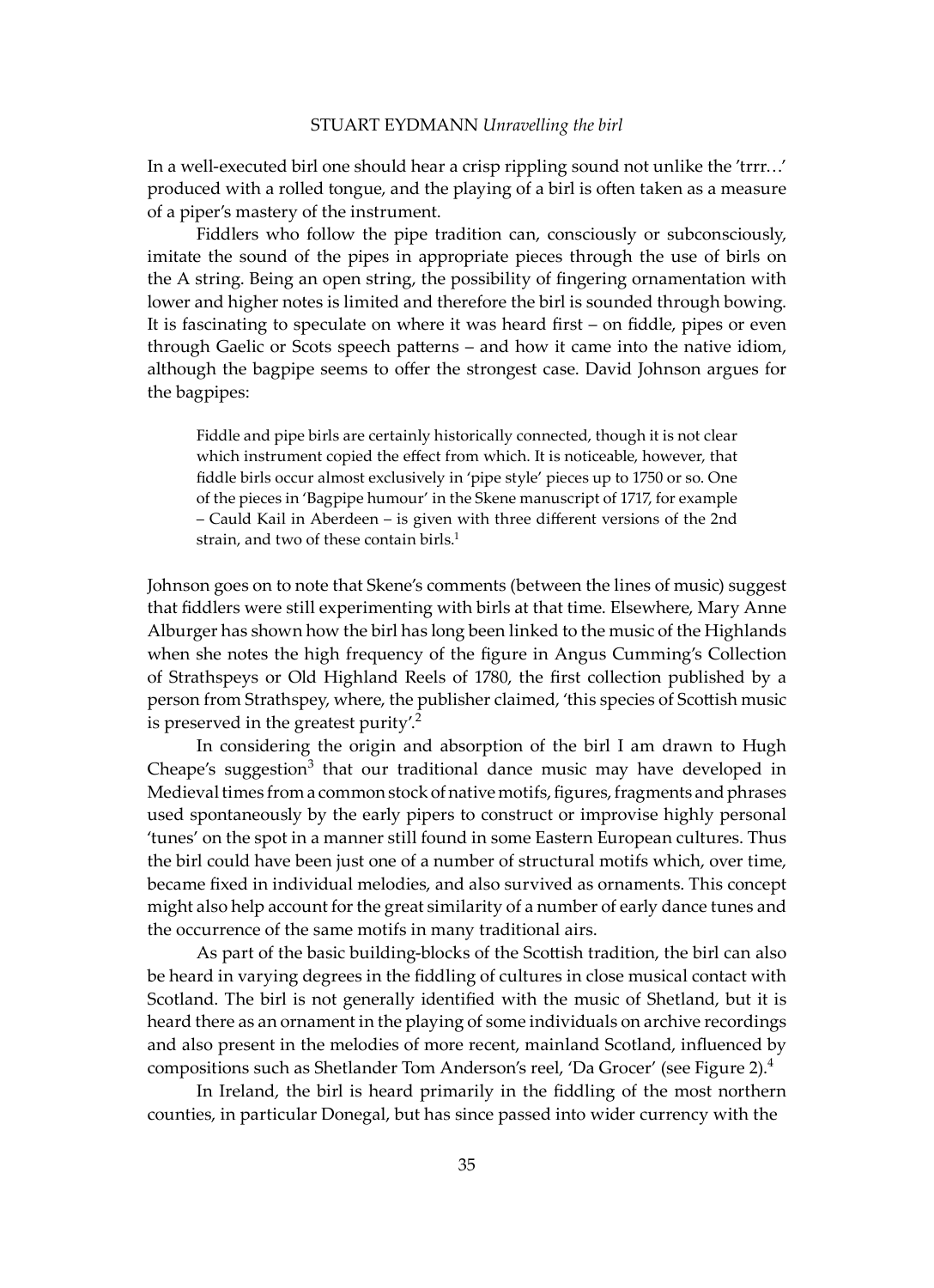

**Figure 2** 'Da Grocer'

development of a generic Irish fiddle style. There, the birl is known as the 'treble' and 'trebling', similar to the 'tripling' found in the bagpipe graces, and now also heard on instruments other than the fiddle. Interestingly, there is an Irish reel, 'The Reel with the Beryl', a version of the tune known in Scotland as 'Drowsy Maggie', recorded from concertina player Elizabeth Crotty of Kilrush, Co. Clare in the 1950s,<sup>5</sup> that presumably takes its name from the Sco�ish term. Inevitably, birls are also heard in the Scottish bagpipe and Highland repertory of Cape Breton, where birls are termed 'burls', 'cuts', 'da-da-dums', 'doodles', or '*geàrraidhean*' (Sco�ish Gaelic for 'cu�ings' in pipe music). Some Cape Breton fiddlers on commercial recordings appear to make a special feature of the birls in their playing, and the motif is common in the melodies of recent compositions such as 'The Trip to Windsor'.<sup>6</sup>

Taken together, these examples lead me to suggest that the birl can serve as an indicator of Scottish musical dissemination, one at least as valuable as repertory and tune families whose distribution has been recorded to date. It would be fascinating to investigate the incidence of the birl in other fiddle traditions, particularly those which have not been touched by the Highland bagpipes.

There is ambiguity, though about the birl, since publishers and transcribers of fiddle music, and writers on the subject, do not all agree on the nature and relevance of the figure. Although wri�en as two semi-quavers followed by a quaver, David Johnson rightly points out that this does not properly reflect how the birl is heard, suggesting that it is more akin to two demi-semi quavers and a dotted quaver, and ethnomusicologists such as Peter Cooke and Peggy Duesenberry have found it necessary to write it this way in their transcriptions (see Figure 3).

**Figure 3** Birl as notated by Peter Cooke and Peggy Duesenberry

Then there is the issue of just how the birl should be performed. According to James Scott Skinner (1843-1927) it should be played: 'near the point of the bow... don't grip the bow too tight.<sup> $7$ </sup> James Hunter states that it is: 'like a little drum roll' and 'is best executed by playing near the point of the bow and giving a subtle flick of a loose wrist'.<sup>8</sup> North-East fiddler Alastair Hardie says that it should be: 'executed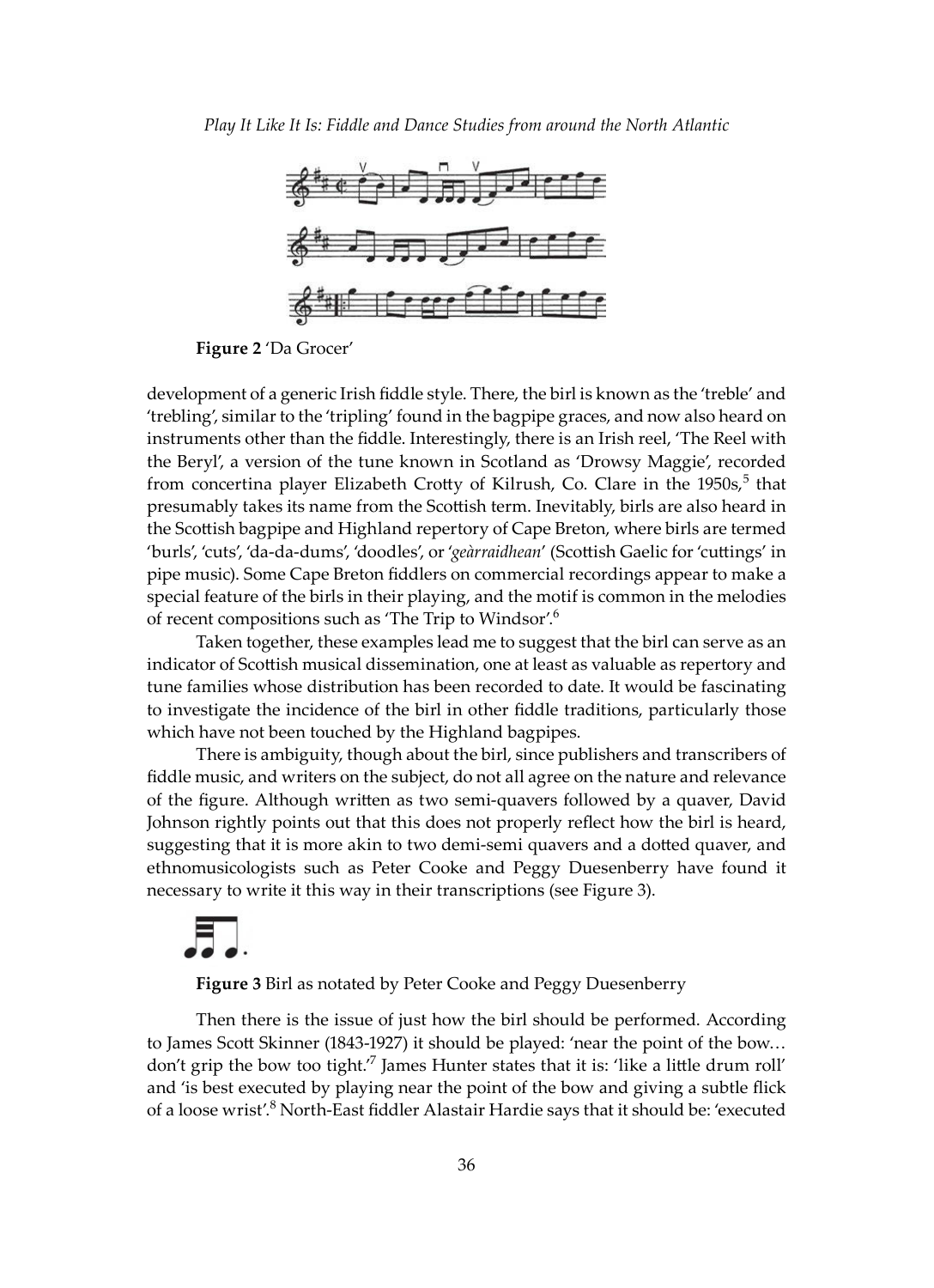### STUART EYDMANN *Unravelling the birl*

at the point of the bow and with a quivering movement of the hand, the stroke could be likened to an abbreviated form of the tremolando (the rapid reiteration of a note), particularly associated with orchestral string playing).<sup>9</sup> Hardie also recommends 'a slight stiffening of the right fore-arm'.10 However, David Johnson also writes that 'A fiddle birl is taken in separate bows near the point, the bow moving less than a centimetre each way. As with the bagpipe birl, the listener hears it not as individual notes, but as a kind of ripple.<sup>11</sup> Of the Cape Breton fiddling tradition, MacGillivray states that the birl:

may be bowed in either of two methods: (1) with alternating up and down strokes of the bow, or (2) with one stroke in a single direction. The most adept fiddlers can 'cut' as effortlessly bowing downwards as they can upward. The best 'cuts' result from the wrist action of the player, not the shoulder motion.<sup>12</sup>

In my opinion, no written description can capture exactly how the birl is bowed, and in any case, no two players I know do it the same way. It is just one of these things in the tradition which is best demonstrated or worked out for oneself a�er careful observation, listening and guidance.

The issue of just when the birl should be used is also problematic. In *The Fiddle Music of Scotland*, Hunter omits the birl from his chapters 'The Sco�ish Idiom' and 'Hints on Bowing Technique', relegating it to a footnote to a Scott Skinner tune.<sup>13</sup> Similarly, the birl is not included in Collinson's *National and Traditional Music of Scotland*. 14

Those involved in editing the earliest published collections of fiddle music would no doubt have known and assumed a wide knowledge of traditional practice and would have kept birls to a minimum in the interest of clarity on the printed page, and in the face of the difficulties of accurate notation and the prevailing technical and economic constraints of printing. Most of the collections of Scottish fiddle music currently in print have tended to recycle the se�ings from older collections with few containing versions taken down from actual contemporary performance. The printed collections have therefore tended to hide the true incidence of the birl in the tradition and, given its absence from the page, those who have learned and taught by the book have come to assume that they are not, and by extension, should not be there.

There is also evidence that the birl was just too traditional for some editors, players, and propagandists who sought to promote a more refined Sco�ish music. Thus, the revivalists and 'improvers' of the mid-nineteenth century onwards worked to iron out many ornaments and stylistic elements of the tradition they perceived as uncouth. In some cases, the birl was replaced with do�ed figures, which were thought more 'modern', more classically 'violinistic' (and therefore be�er), and perhaps also more North-East in character. Skinner, in his *Guide to Bowing* (*c*. 1900), a�acked the 'doodle' (in the playing of Strathspeys), that common figure where the three notes of the birl are followed by a fourth of the same pitch, as a 'quaint but senseless feature of the past ages':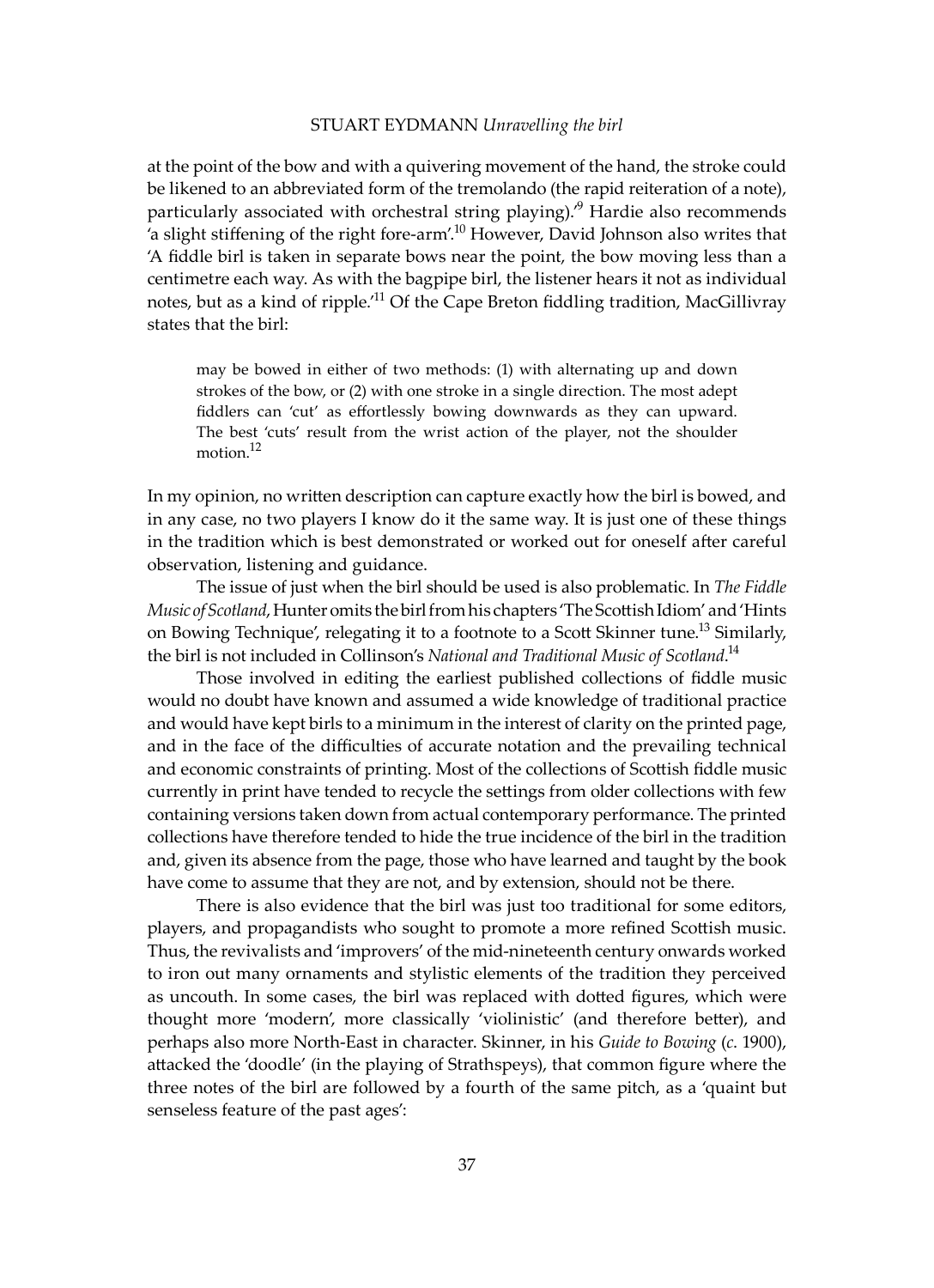In the opinion of Peter Milne and other experienced players, this auld-farrant and unnecessary 'jink' is lacking in dignity, and shows poverty of invention. We are improving and find the effect named obsolete, or rather unnecessary, on the ground of tradition. We merely say let the tree roots be left and the branches snedded off so as to give more strength and life. One can have his hair cut without losing his head.<sup>15</sup>

One telling example of Skinner's 'improving' approach was in his reworking of the opening strain of William Marshall's 'The Marquis of Huntly', in order to remove the doodle which 'robs the opening strain of its boldness'. The audacious Skinner described his new version as being of 'the modern school' (see Figure 4).



**Figure 4** The Opening of William Marshall's 'The Marquis of Huntly', as interpreted by James Scott Skinner<sup>16</sup>

At the same time, Skinner noted that 'the birl is the feature of the best reels' and worked to corral the birl into a class of tunes he called 'birlin' reels, where the figure was allowed to survive as a special feature.<sup>17</sup> In doing so he encouraged the isolation and exaggeration of the birl – preserving it as a kind of musical equivalent of the spiky turrets which typified the historically derived ornamented architecture of the time. Furthermore, playing in concert, as in the emerging reel and strathspey orchestras of his day, there was no place for the heterophony of the communal tavern or kitchen sessions, and, again, the spontaneous, highly individualistic use of the birl was discouraged, or, at best, standardized.

There may be parallels here with the bagpipe world as the late nineteenth and early twentieth centuries saw many of the characteristics of old piping styles ironed out to form a more refined and standardized music backed by publication of authorized versions. This also involved the composition of a new wave of fourpart marches and showpiece reels suited to the competition and recital platforms. Consequently, some fiddlers (including Skinner) came self-consciously to adopt, and indeed contribute to, this emerging modern repertory. Thus the fiddle birl, which may have originated on the chanter, came full circle and became firmly re-associated with the music of the pipes.

### **What more can we learn about the birl?**

Although we have recordings and live performances, the speed of the music makes it difficult to trust the human ear and to isolate individual components for comparison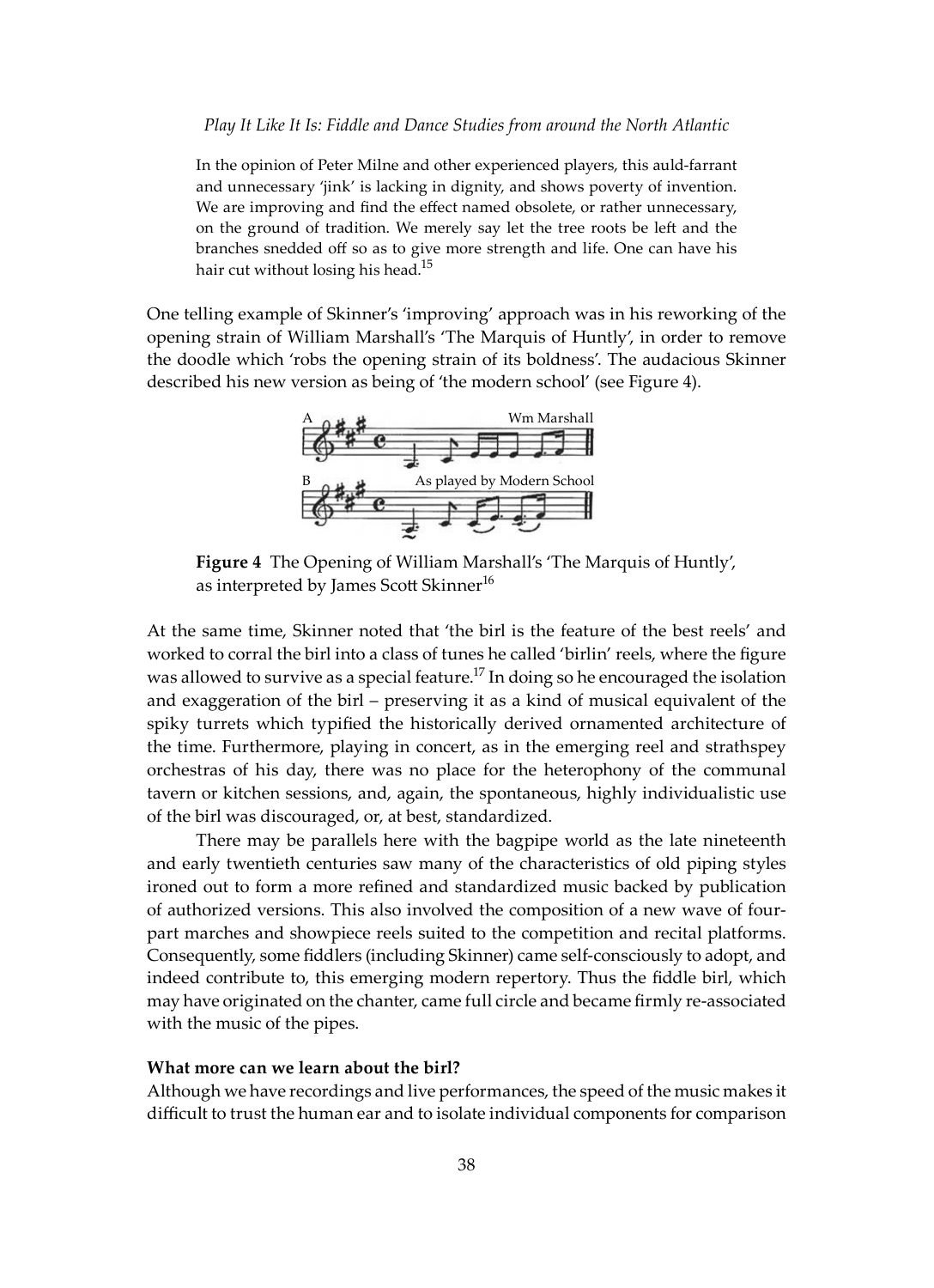### STUART EYDMANN *Unravelling the birl*

and analysis. From the earliest days of ethnomusicology workers in the field sought mechanical means to aid the transcription, description and comparative analysis of the music under study. Peter Cooke, formerly of the School of Scottish Studies, Edinburgh University, was something of a pioneer in the use of the melograph (see Figure 5) in relation to traditional fiddle music in Scotland. Building on earlier work he had done on Ugandan music, he used the facilities of the University's Department of Linguistics to produce pitch and spectral envelopes of fiddle music which offered graphical comparison with his notated transcriptions. This allowed him to plot the relative duration of individual notes to discuss the infra-rhythmic structure of Shetland fiddling and in particular the characteristic 'lilt' and 'lift' in reel playing.



Figure 5 Peter Cooke's transcription above melograph print-out<sup>18</sup>

As a postgraduate student of Peter's in the late 1980s, I remember him showing me a print-out of a recording of Irish fiddler Tommie Potts which he had produced in conjunction with Mícheál Ó Súilleabháin's PhD study of the highly individualistic Dublin fiddler.19 The equipment used was specialized, inflexible, expensive, and wholly inaccessible to the average scholar or player. Fortunately, affordable modern computers and software now allow us many of the same facilities.

# **Computer analysis**

Using a low specification laptop personal computer running Microsoft Windows 95 and the budget software SoundForge XP, it is possible to record digitally onto the computer's hard disk as a 'wave' file (\*.wav) through the microphone or 'linein' inputs. The wave form for the recording can be displayed on screen and the file manipulated and analysed in a number of ways.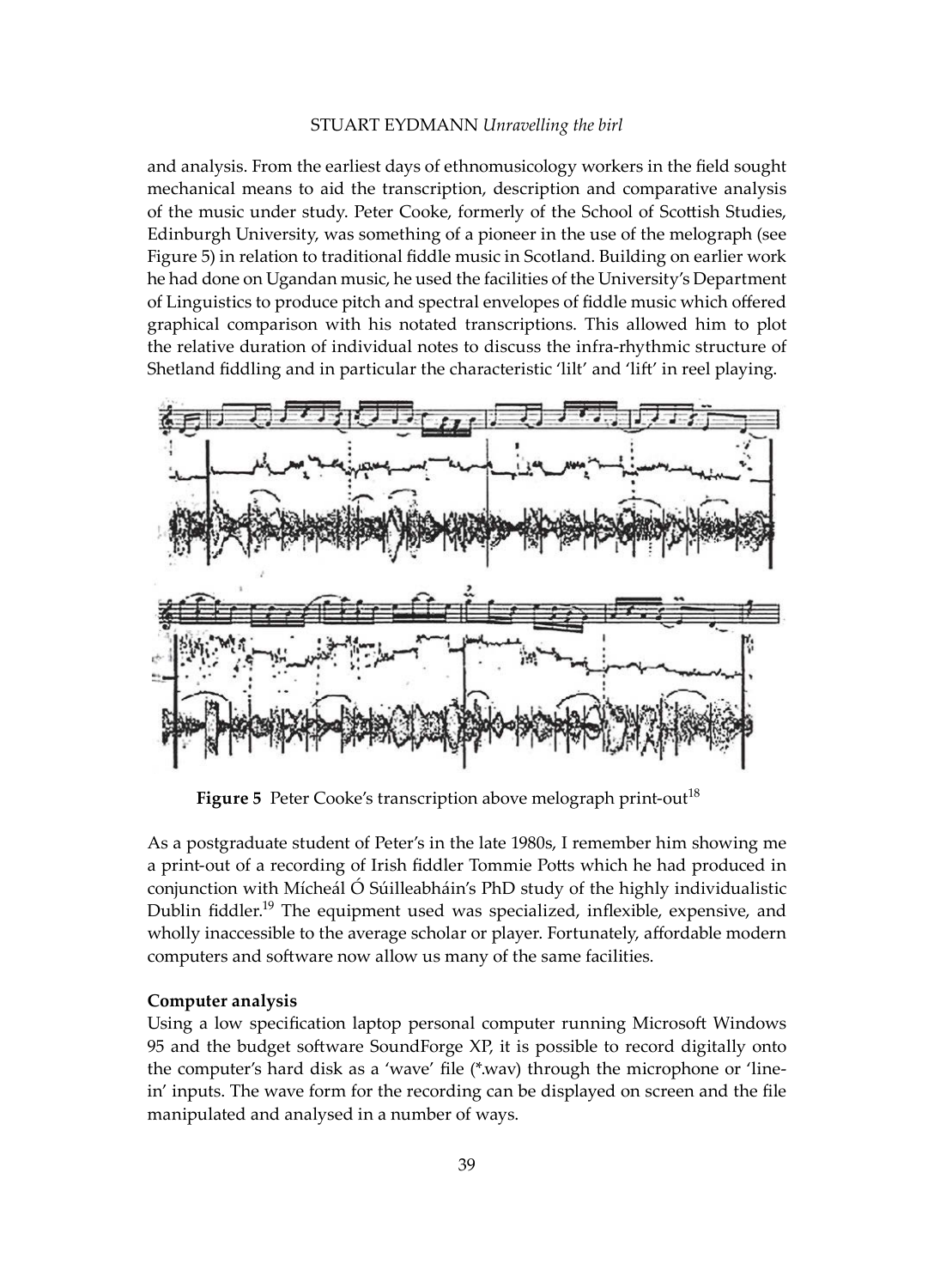Looking at a fragment of an early gramophone recording by James Scott Skinner playing his strathspey 'The Devil in the Kitchen'<sup>20</sup> within the computer environment one can, for example:

- Filter out the crackle and hiss of the old recording (although this is best done with other specialist software or appropriate 'plug-ins').
- Home in on an individual bar, phrase, figure or note on screen adjusting the degree of 'zoom' accordingly.
- Isolate the figure under study while discarding the remaining material.
- Loop the playback of the birl for repetitive listening.
- Slow the music down while maintaining the pitch.
- Measure the length of a note or figure with precision.
- Compare relative note lengths.
- Identify bowing changes.
- Read off average relative pitch using the 'statistics' analysis tool.

In Figure 6 we can clearly see that Skinner is actually sounding a birl of proportions closer to 1:1:4 than the 1:1:2 conventionally wri�en in music collections.



Figure 6 The Birl from James Scott Skinner's recording of 'The Devil in the Kitchen'

# **Conclusions**

Micro analysis could be a valuable means of understanding musical character and dissemination. The birl is just one of a number of components which can and should be scrutinized. Modern, everyday computers are an accessible resource which could have far reaching possibilities in musical analysis, transcription, and education.

# **Notes**

1 David Johnson, *Sco�ish Fiddle Music in the 18th Century: A Music Collection and Historical Study* (Edinburgh: John Donald, 1984), pp. 120-121.